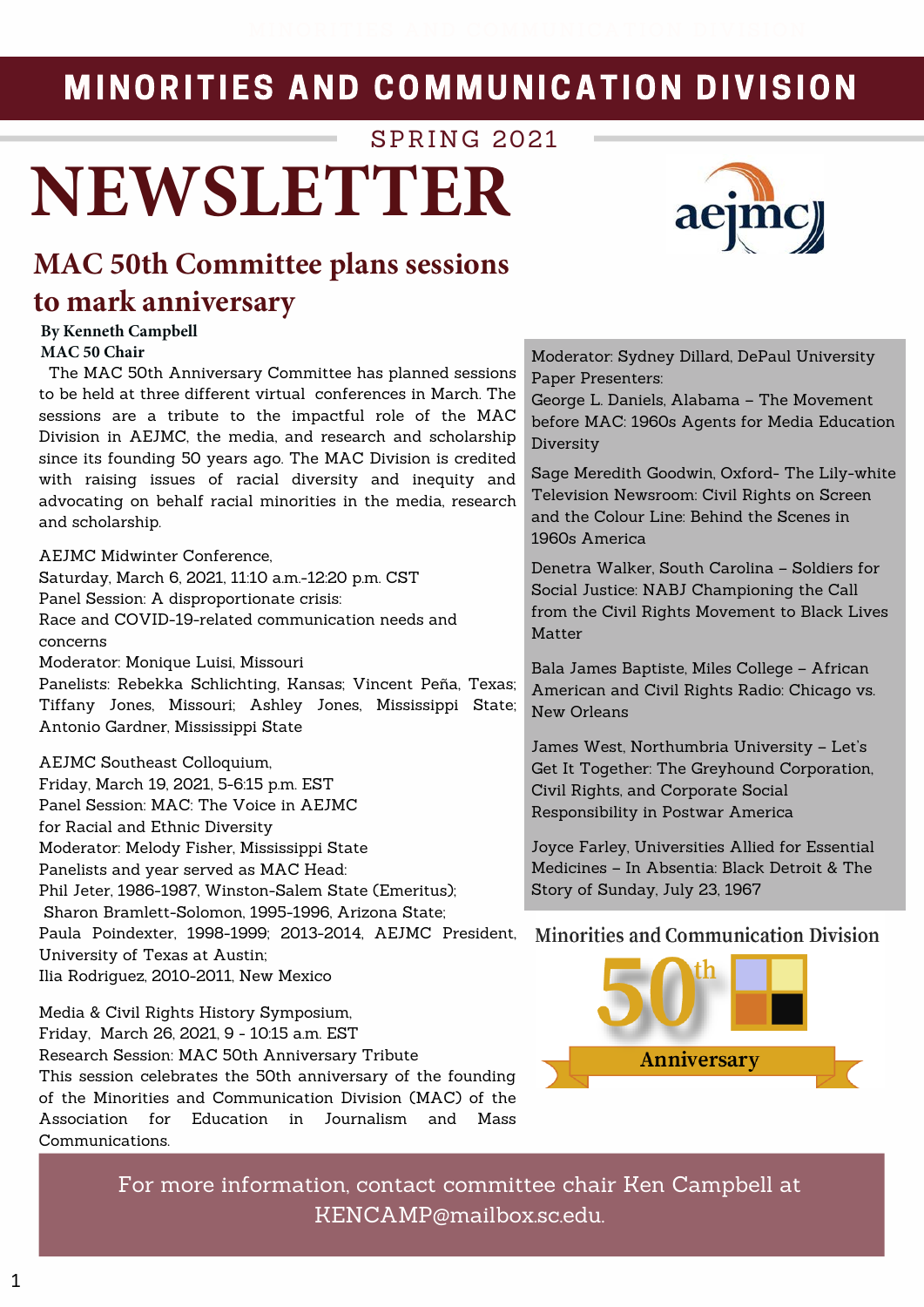## **TABLE OF CONTENTS**

#### 1 MAC 50TH COMMITTEE PLANS SESSION TO MARK ANNIVERSARY

**3** A NOTE FROM MAC HEAD

GETTING YOUR RESEARCH IN SPECIAL ISSUES

4 N F A R L Y T W O D O Z E N M A C SCHOLARS PRODUCE BOOK ON TEACHING RACE

5 ADMINISTRATORS OFFER ADVICE TO MAC-2-MAC PARTICIPANTS

> 6 THE SHOW MUST GO ON: TEACHING DUAL AUDIENCES SIMULTANEOUSLY

- **7** MACD MEMBER NEWS
- 8 MACD CALL FOR PAPERS

10 CALL FOR PAPERS, SPECIAL **ISSUES**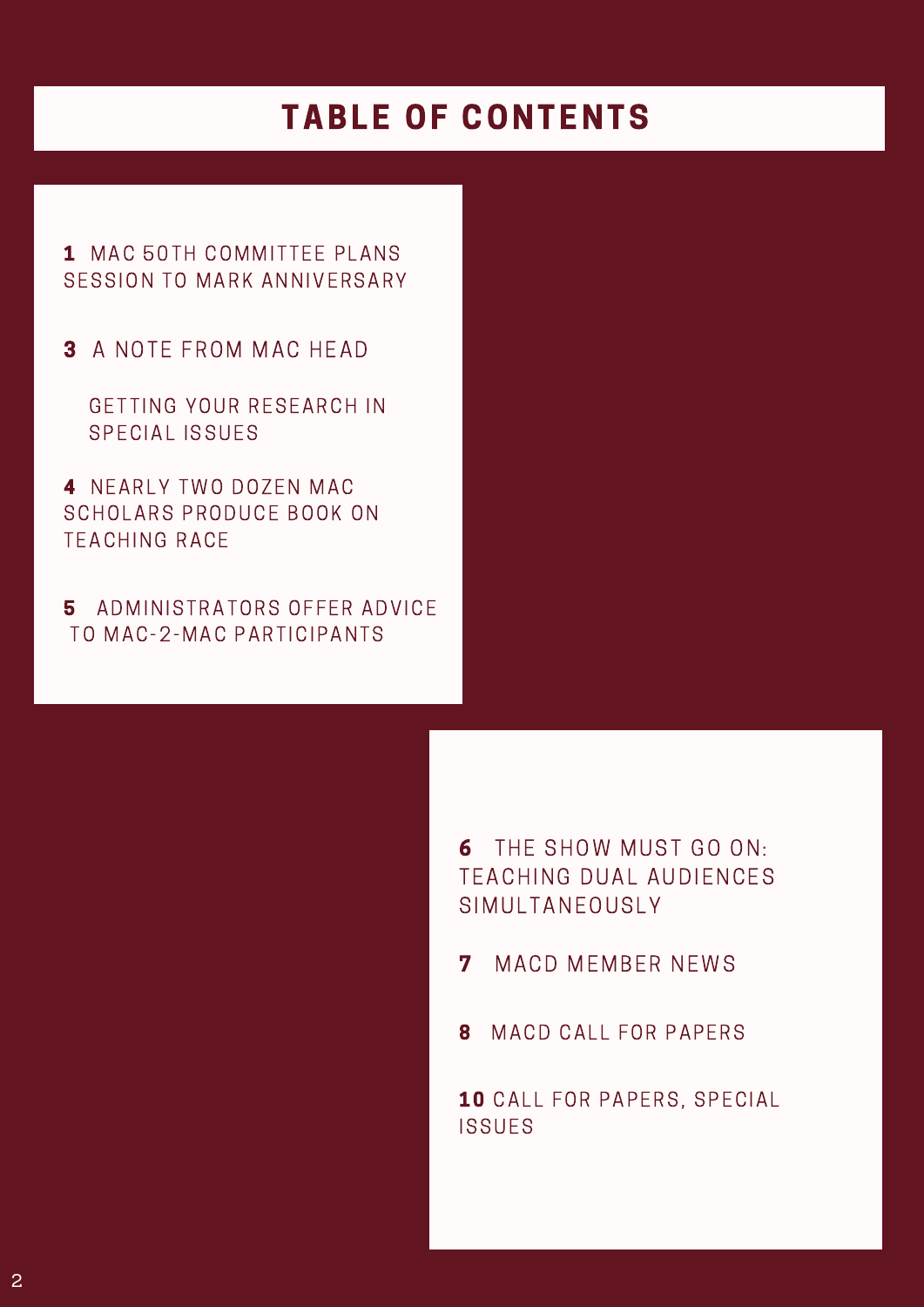### A NOTE FROM MAC HEAD

#### Hello MAC members,

 Please enjoy our spring '21 issue of the MACD Newsletter. Spring is my favorite season. Warmer temperatures, blossoming bulbs and summer break planning are just what I need to get through the semester. With mass production and distribution of the COVID-19 vaccine, this spring adds the anticipation of a return to normalcy (somewhat).

 AEJMC leadership announced the annual conference will return to a virtual modality this year. Although we will be physically apart from one another, I urge you to stay connected to MAC's social media accounts, ListServ and website for announcements regarding our business meeting and other changes leading up to the August gathering.

 This issue highlights the talents and expertise of our members. MACD boasts master educators, guest editors, administrators and authors of the first book published by an AEJMC Division in the Rowman and Littlefield Master Class series. Additionally, former MAC head and 50th Committee Chair Ken Campbell presents March panels observing MACD's golden anniversary. The sessions continue our division's commitment to scholarship, service and education on race, ethnicity and communication.



Melody Fisher

 Lastly, I want to thank former MAC Head Masudul Biswas for creating the anniversary logo and Mississippi State public relations intern Cassie Gates for the layout and design of this edition. Please contact me if you are interested in leading the production of our summer edition commemorating MACD's 5Oth anniversary and Dr. Lionel Barrow, Jr.'s legacy.

## GETTING YOUR RESEARCH IN SPECIAL ISSUES

By: Dr. Danielle Kilgo Faculty Research Chair

 Recently, I, alongside Dr. Summer Harlow, a MAC member and Dr. Paula D. Poindexter 2020 Grant Recipient, secured the opportunity to guest edit a special issue for the "International



Dr. Danielle Kilgo leads discussion during MAC's 2nd AMA session. Dr. Kilgo answered questions and gave pointers on submitting to special issue, "Protest and the Press."

Journal of Press/Politics" on Protest and the Press (http://bit.ly/ProtestPressIJPP). In January, I welcomed questions researchers had about the during a MAC 50 Ask Me Anything event, and talked about some of the parameters and scope of the journal, relevant literature and ideas, and things I thought could make entries more successful. If you're interested in submitting, here are two key important things:

1) The journal has an international scope but that doesn't mean research has to compare media systems in countries. However, there must be an international or transnational application.

2) Key to this special issue is the relationship of advocacy efforts with news media. Special issues offer a unique opportunity to publish research alongside researchers interested in similar topics or theories, which provides many advantages in terms of circulation and impact. I encourage you to email me (dkilgo@umn.edu) or Summer with any questions. Also, check out the special issues in Howard and JMCQ, led by MAC membership chair and previous MAC head, Dr. Mia Moody-Ramirez!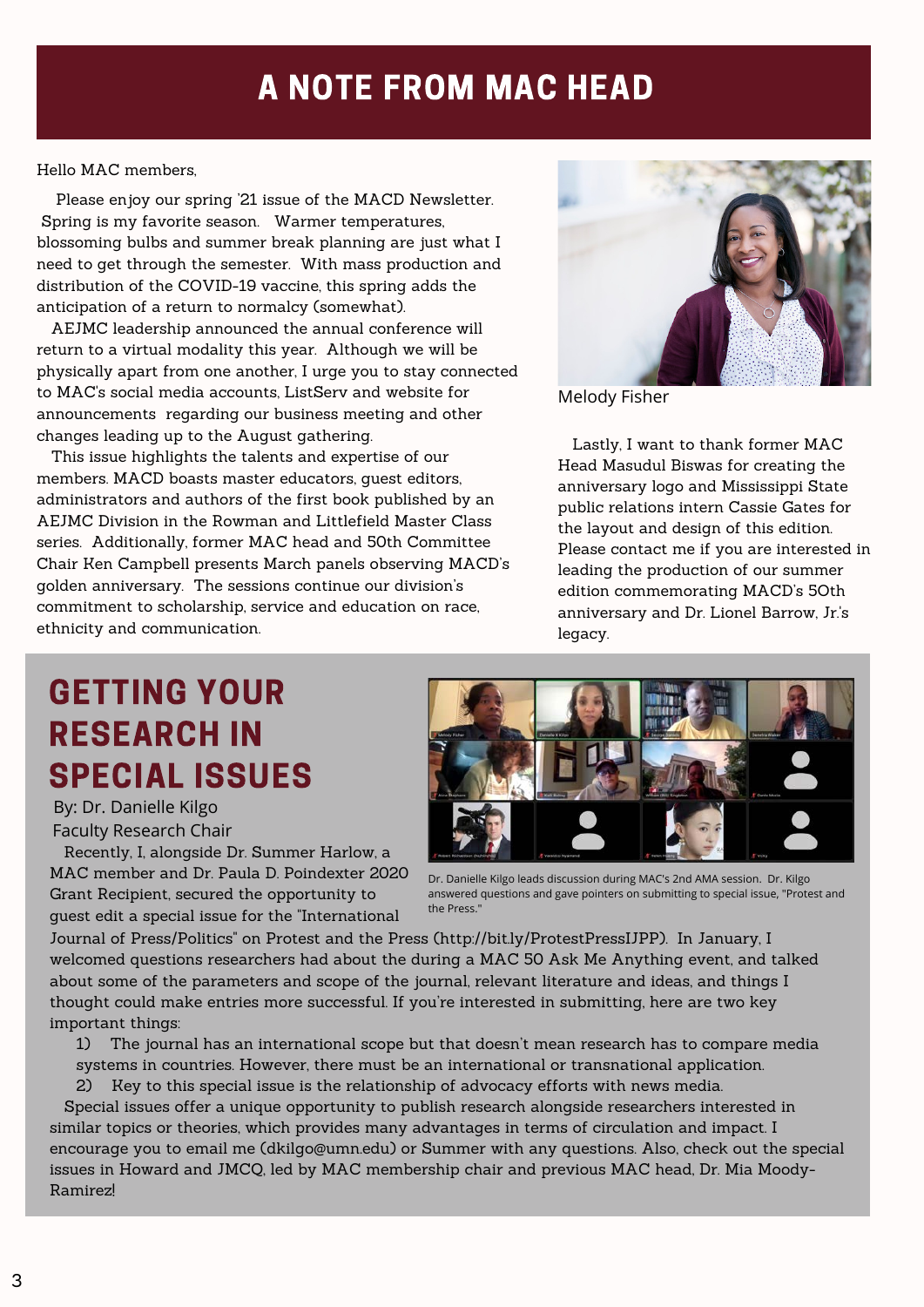### NEARLY TWO DOZEN MAC SCHOLARS PRODUCE NEW BOOK ON TEACHING RACE

#### By: George Daniels Immediate Past Head

 A year ago in this newsletter (Spring 2020) as part of my HEADS NOTE, I first introduced the idea of a Diversity Teaching Book Project. It was built on the premise that one of the many great things we do well here in the Minorities and Communication Division is support faculty who are doing teaching on issues of diversity, equity, and inclusion. I pointed to the numerous panels each year we co-sponsor at our annual conference focus. Thanks to those who responded to the call to be involved in this book project. The invitation to produce a book was extended to our division by the editor for the Master Class Series, a partnership between AEJMC and Rowman & Littlefield. Within the MAC Division, Danielle Kilgo, Mia Moody-Ramirez, Mas Biswas, Robbie Morganfield, Gabriel Tait and Dorothy Band formed our committee. This is the group responsible for generating the ideas that resulted in our book proposal, which received positive reviews. We announced last summer during our Members Meeting at the Virtual Conference that a proposed project had been approved by the AEJMC Board of Directors. It would be the fourth title in the Master Class series that launched in 2018. Proceeds from the sale of the book go to the AEJMC sponsoring unit. In other words, with every book sold, the MAC Division will gain revenue to continue our good work. On October 2, the writing team held our one and only virtual meeting and began work in earnest. I am happy to report the proposed book project, Teaching Race: Struggles, Strategies and Scholarship in the Mass Communications Classroom is complete and now in the hands of the publisher. The 274-page manuscript includes contributions of 20+ MAC members, all working faculty at many types of colleges and universities—research schools, teaching institutions, traditionally White institutions, and historically Black colleges and universities. Nearly 100% of the team is made up of members of the MAC Division.

The following is a partial listing of some of the chapters included in the volume:

- Radically Transforming Programs and Syllabi
- Creating Spaces of Collective Unlearning
- Incorporating a Critique of Coloniality
- Teaching Race within an Intersectional Framework
- Committing to Excellence in Diversity and Accreditation



Contributors to Teaching Race: Struggles, Strategies and Scholarship in the Mass Communication Classroom held a virtual meeting Oct. 2, 2020 to begin work on the book scheduled to be published August 2021.

- Committing to Excellence in Diversity and Accreditation
- Teaching Diversity at HBCUs Requires a Deeper Dive
- When the Lecturer is Biracial or Multiracial
- Teaching Diversity in Immersive Learning Courses
- Embracing a Pedagogy of Pain

 On January 6, 2021, as we were meeting to begin editing the chapters and perspectives submitted for this project, co-editor Dr. Robin Blom (Ball State) informed me that dozens of protesters had stormed into the U.S. Capitol as members of Congress were to certify results of the 2020 Presidential Election.

 While the book was nearly done, we were able to include an additional chapter—an Afterword—that addresses the Insurrection in the context of race, counter, and dominant narratives in the classroom.

 My thanks to Dr. Blom, who joined me in leading this project. He brought an invaluable set of skills including a solid foundation in the scholarship of teaching and learning as well as keen understanding of the nuances of researching the topic of race. We could not have produced such a project without him.

 We look forward to sharing more about the book at our AEJMC Virtual Conference in August.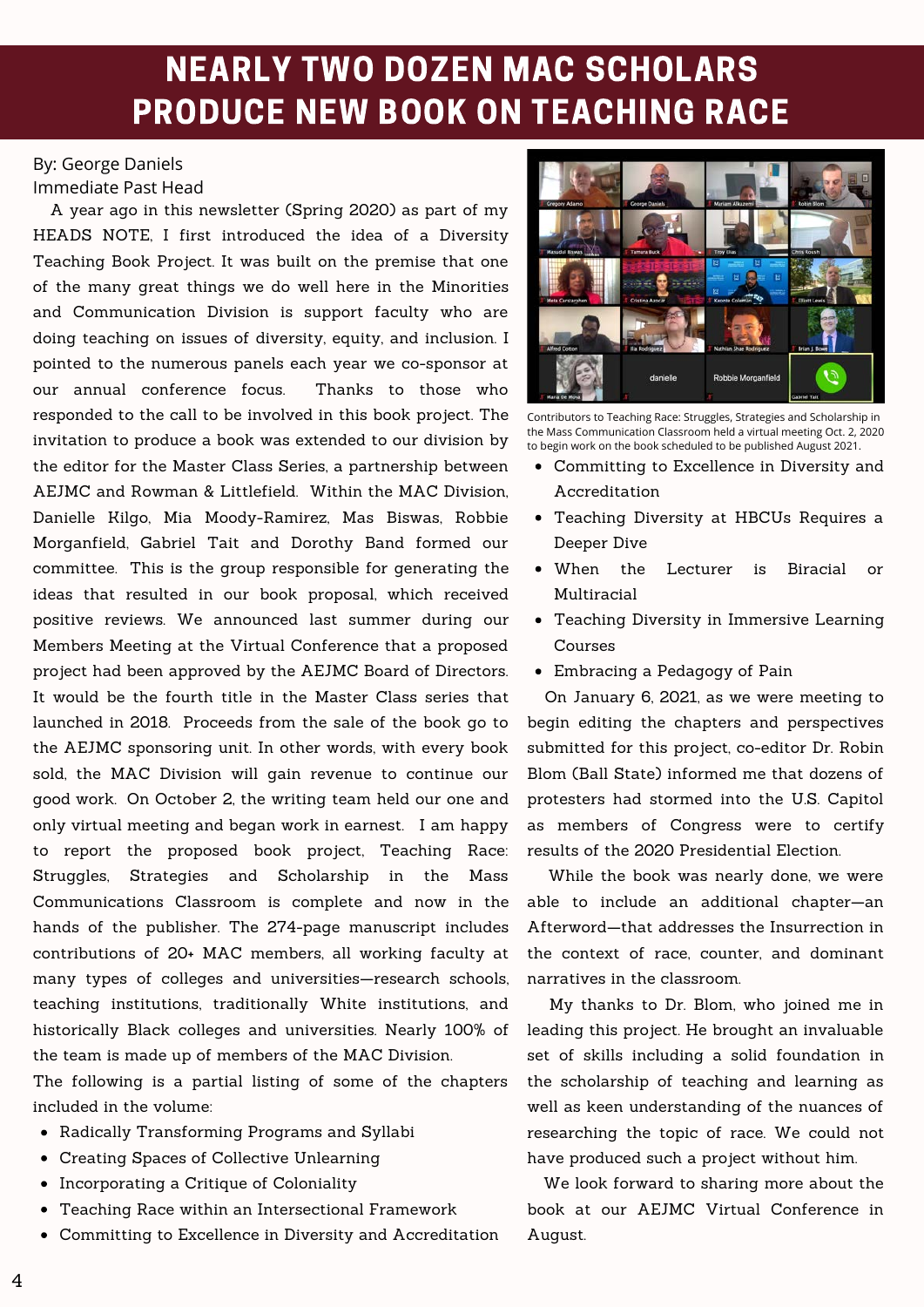## ADMINISTRATORS OFFER ADVICE TO MAC-2-MAC PARTICIPANTS

#### By: Kathleen McElroy MAC-2\_MAC Co-Chair

 MAC-2-MAC attendees recently heard tips from two college administrators on how to successfully navigate academia - especially on when to speak up, and when to listen or pause. Dr. Earnest Perry, dean of the graduate studies at the University of Missouri, focused his Nov. 13 session on tempered resistance and authenticity in the academy. He said that when students were holding peaceful protests on his campus about five years ago, he held an entire class on difficult conversations. He added that he knew his students would especially want the perspective of an African-American professor.

 More important, he said, is the way he approaches those whose perspectives are antithetical to his. "Listen to their stories, getting them to break down" their points of view," he said.

 If you're going to be an effective communicator, journalist, strategist, then listening is the most important trait to have in your arsenal," he continued. "To be effective, you need to listen more, talk less and enter into conversations as opposed to firing off questions." To help control emotional responses, Dr. Perry suggested pausing before communicating. When he has done so, "it brought down the temperature to a level where you can have can a conversation that connects with the authentic, lived experience of those you are trying to understand."

 In all situations, though, he said always be your authentic self, "even when things are tough." He told the women attendees not to fall into the trap of conforming to white





Dr. Earnest Perry

Dr. Gracie Lawson-Borders

patriarchal standards: "Don't lose your authenticity and what you believe in. Then you'll be successful." Dr. Gracie Lawson-Borders, dean of the Cathy Hughes School of Communication at Howard University, also emphasized the importance of listening in her Feb. 12 discussion on administration. As an example of her leadership style, she told MAC-2-MAC attendees about hosting monthly meetings with the entire college staff and faculty. "I'm talking for a brief moment then I get out of the way," she said.

Dr. Lawson-Borders described her approach to administration as "open door, transparent, approachable." As far as dealing with people, she pointed out: "As dean, I'm managing up as well as down." She added that it's important to build consensus, especially with faculty. "Always see where you can get buy-in," she said. She called being dean "rewarding" and said her idea of success is "when I see other people's success." She also said she encourages faculty to participate in university-wide committees so they learn more and network across Howard. She pointed out that much administrative work is mundane. At the end of the day, "40 to 50 percent, you really do have to make the trains run on time," she said. During the Q&A, Dr. Lawson-Borders was asked how to address reviews that might not reflect the ways the COVID-19 pandemic negatively affected a faculty member. She advised: "No matter what your process is, say, 'I want to send a letter to be added to this.' COVID, in fact, will change how departments are run. "Anything that happened before March 2020 is not the same," she predicted. The final MAC-2-MAC mentoring session of the semester will take place in April. Dr. Laura Castañeda, Professor of Professional Practice in Journalism at USC Annenberg, will lead a discussion on public scholarship.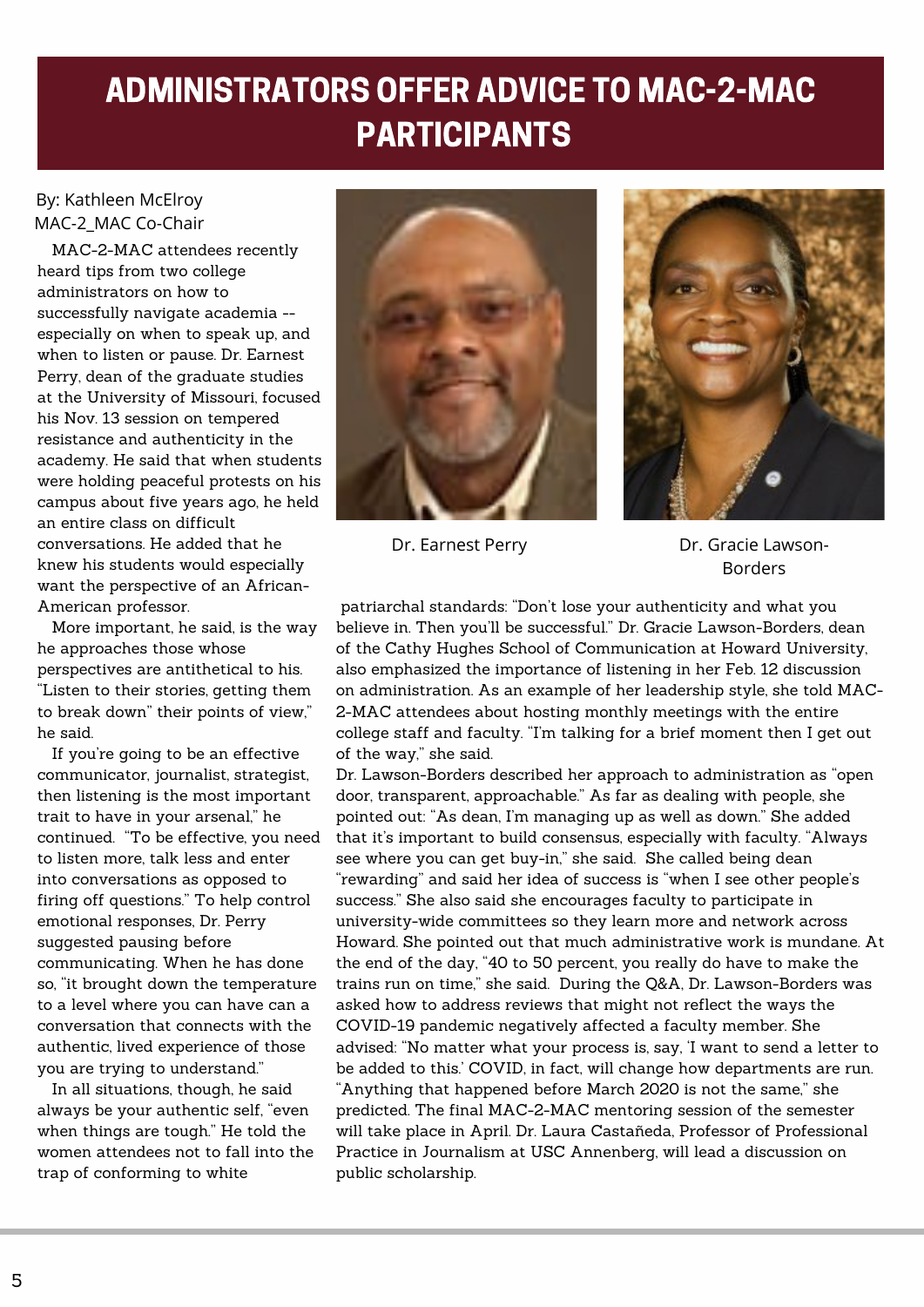## THE SHOW MUST GO ON: TEACHING DUAL AUDIENCES SIMULTANEOUSLY



Keonte Coleman, PhD Teaching Standards Chair

 "Hello, Class! Hello, Zoomers! Can you hear me? Can someone speak up for me so that I can test the speakers for the Zoom audio? Give me a thumbs up if you can see my shared screen."

 This greeting is the new normal for many of us teaching in-person and online simultaneously during the coronavirus pandemic. It's almost like being a late-night comedy show host trying to make jokes work for the people in the studio and those watching at home. Honestly, I'd much rather do one or the other. However, I've adapted to the dual-audience model, and I think there are good, student-centered reasons to keep it as an option once the pandemic ends.

 This model provides flexibility for an increasing number of students who balancing educational responsibilities with real-world obligations. My students have three options for attending class. The first option Is a

hybrid model. My classes meet twice a week, so I've assigned each student a day to attend in person and a day to Zoom to help maintain the social distancing guidelines for the classroom. The second option allows the students to take the course completely online via Zoom. The third option presented itself when I noticed that several students consistently chose the online option. That left the number of in-person learners small enough so that anyone who prefers to attend each class in person may do so without exceeding the socially distant seating limit. As an added layer of flexibility, students are allowed to Zoom on any day, no questions asked.

 The sample size is too small and anecdotal to generalize, but class attendance in my courses has been better with the dual-audience model. Students have been able to attend class when they are too sick to leave the house but well enough to sit and watch from home. Car troubles, traffic congestion, appointments, work schedule changes…all of these were reasons that kept students from attending my classes in previous semesters. Now they know that they can still join the class without penalty or Judgment.

 This last point might be my favorite. There are no excuses for missing any lecture content because the class sessions are recorded.

## STAY CONNTECTED WITH US



@MacAejmc



@mac.aejmc



https://www.mediadiversityforum.lsu.edu /MAC/

Even if a student cannot make it to class, they are still held accountable for that day's content because it is readily available in our learning management system. Students can always refer to the videos for information they missed or to revisit lecture material.

 There are plenty of articles and resources out there that will provide you with tips on how to best teach in person and online simultaneously, so I didn't need to reinvent the wheel here. I've found that even my handson journalism courses can be successful using this model. I never thought I'd be teaching students how to shoot and edit video via Zoom, but it can be done. It might be uncomfortable and take more effort on your part to serve both audiences, but if you're able to reach more of your students more often, isn't it worth it?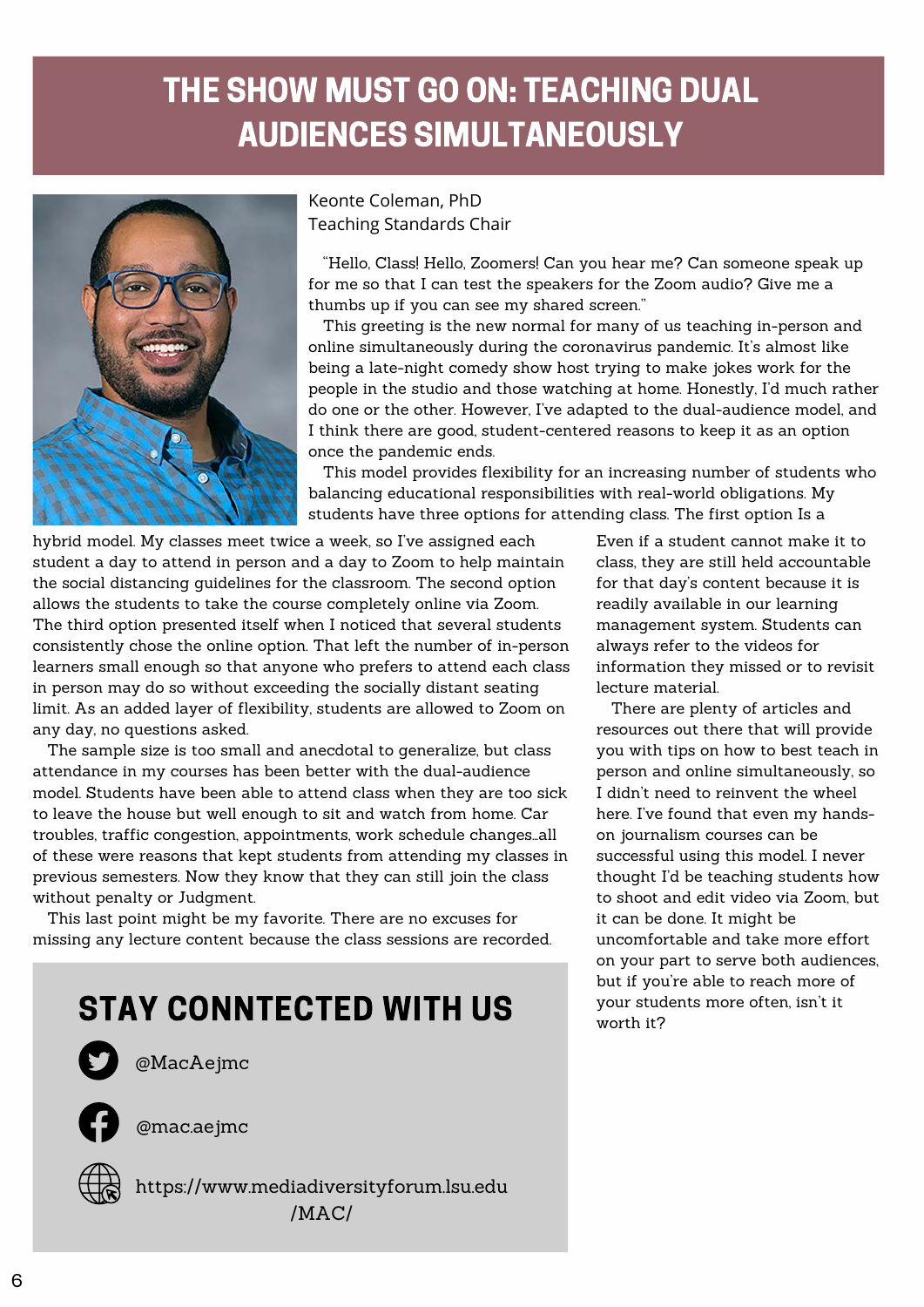### MACD MEMBER NEWS



. his co-authored research article new publications to his dossier. He Communication at Texas A&M **Masudul Biswas,** Associate Professor at Loyola University Maryland recently added three contributed the chapter, "Media Coverage of Controversial Child Marriage Restraint Act, 2017, in Bangladesh" to the 2021 book "Misogyny Across Global Media" published by Lexington Books: Rowman & Littlefield. In Fall 2020, he co-authored " State of DataViz and Data Storytelling Education in Journalism and Communication Programs: An Exploratory Study" for the Teaching Journalism & Mass Communication journal and "African-American Online Newspapers' Coverage of Policy Debate on the Affordable Care Act Minnesota as guest editors for its in 2017" for the Newspaper Research Journal.



Professors **Mia Moody-Ramirez,** Baylor University and **Earnest Perry**, Missouri are guest editors for Journalism & Mass Communication Quarterly Special Issue, "The Role of Social Media in the Black Lives Matter Movement." See call for papers on p. 10 for more information.



**Jenny Moore** was promoted from Associate Clinical Professor to Full Clinical Professor of University-San Antonio. Visit https://jennyhmoore.com to learn about her work on underrepresented students and vulnerable communities in South Texas.



The International Journal of Press/Politics selected **Summer Harlow,** University of Houston and **Danielle Kilgo,** University of special issue "Protest and the Press." See call for paper on p.10 for more information.

San Francisco State University Associate Professor of Journalism **Cristina Azocar's** article," The Effects of Social and Entertainment Media on Body Dissatisfaction and Social Comparison of Men with Marginalized Identities " was published in the International Journal of Home Economics.

University of South Carolina doctoral scholar Denetra Walker's Denetra Walker's research, "There's a Camera Everywhere: How Citizen Journalists, Cellphones, and Technology Shape Coverage of Police Shootings" was published online in the February 2021 issue of "Journalism Practice." Walker found, through in-depth interviews with television news journalists, that technology influenced their coverage of deadly, highly-publicized shootings. She was also named as one of 13 of the "brightest research minds" campus-wide from the University of South Carolina as a "2021 Breakthrough Stars Award Recipient" through the Office of the Vice President for Research. The award recognizes graduate students who are nominated by graduate directors and reviewed by an internal faculty committee as making considerable scholarly contributions in their field



Arizona State University Associate Professor Sharon Bramlett-Solomon presented a commentary, Solomon "Black Protests, Evolving Media and Social Change" during the plenary panel "Covering the Media's Role in Covering Protest and Controversy" at the American Bar Association's 2021 Conference.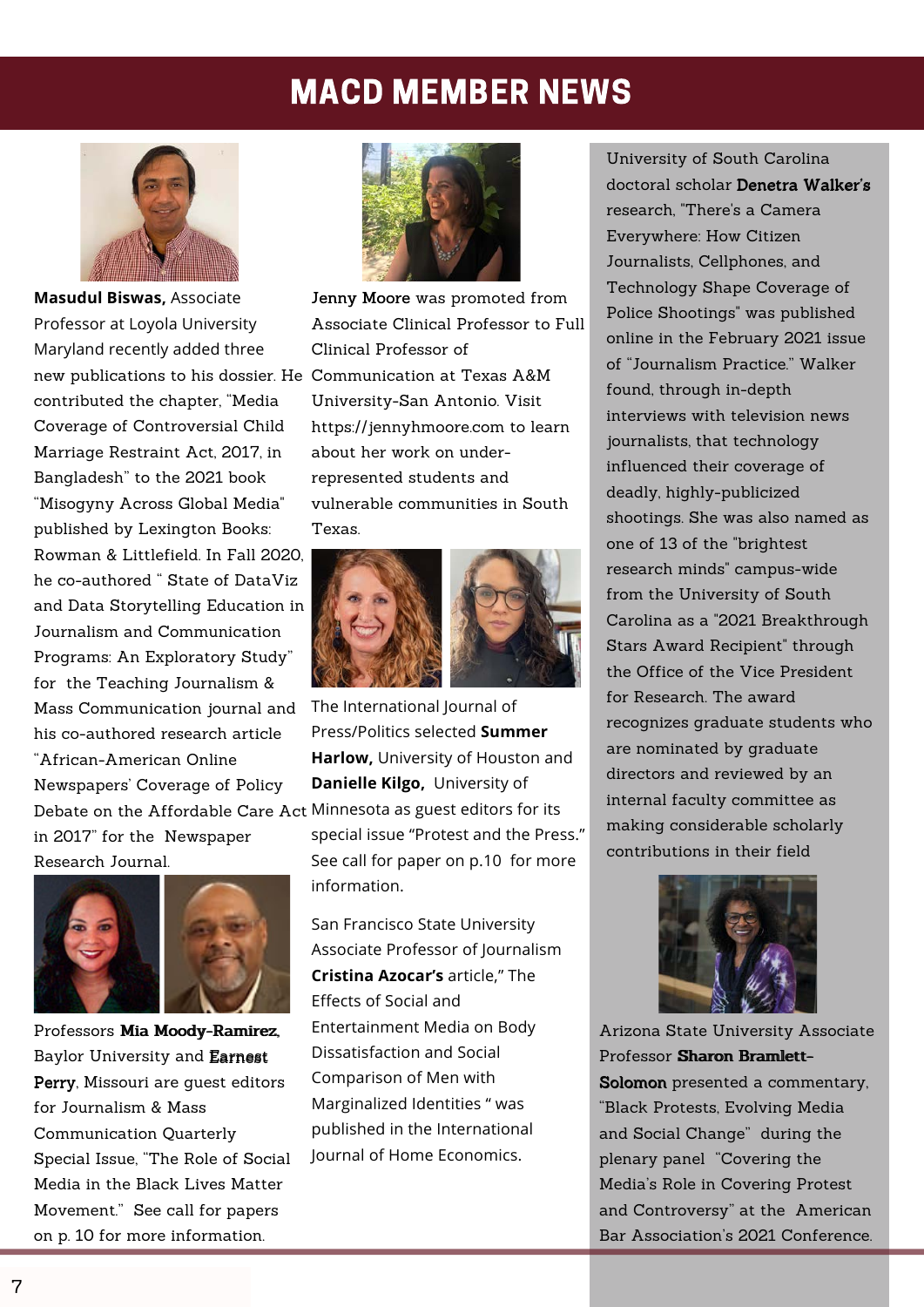### CONFERENCE PAPER CALL MINORITIES AND COMMUNICATION DIVISION AEJMC 2021

 The Minorities and Communication Division invites submissions of original research on any topic related to minorities in communication. Submissions employing any generally regarded scholarly method of inquiry are invited. Papers should include appropriate literature reviews, methodology, findings, and discussion. Only one paper per primary (first) author will be sent out for review.

 The term "minorities" has been defined to include Latina/os, African Americans, Asian Americans, and Native Americans. Therefore, papers examining how these groups present images, news and/or other information about themselves, as well as those examining how issues and/or perspectives related to race/ethnicity and diversity are featured in mainstream or other specialized media, would generally fall into this division's area of interest.

 This division also welcomes papers on teaching or pedagogy related to minorities in communication.

### **EXTENDED ABSTRACT PAPER** FORMATTING

#### FULL PAPER FORMATTING

Papers should not be more than 25 doublespaced pages, excluding references, tables, figures, and other graphics. If it is not historical research, APA reference style is preferred. If these rules are not followed, papers are subject to disqualification. Also, follow the instructions in the 2021 AEJMC paper competition uniform call.

In light of the extraordinary and historic disruptions to the lives of faculty members and graduate students as a result of the spread of the COVID-19 virus, we accept extended abstracts for the 2021 conference. Extended abstracts should contain all of the same content sections and elements that would normally be used in the full paper, including the study's purpose, literature review, research questions and/or hypotheses, method, findings and discussion/conclusion. The main difference, however, is the length of this submission format. For authors considering the extended abstract option, data collection and analysis must be at least 75% complete in order to meaningfully report tentative findings and conclusions. Authors should clearly report in the Method and Findings sections how far along the data collection and analysis phases are, respectively, and explain what steps remain and the anticipated value/contribution of these steps, so that reviewers can assess the foundations on which conclusions are based.,

 The extended abstracts must be at least 750 words long but no more than 1,500 words, excluding any references, tables, or figures. Extended abstracts must include a reference list. The reference list and summary are not included in the word count. When submitting in this format, authors must include the words "Extended Abstract" at the start of their paper title (e.g., "Extended Abstract: [Your paper title]"). Authors should clearly indicate the same on the title page of their submission. Submissions that are not appropriately labeled may be rejected. Authors whose extended abstracts are selected for presentation at the conference must still submit their full paper before the conference.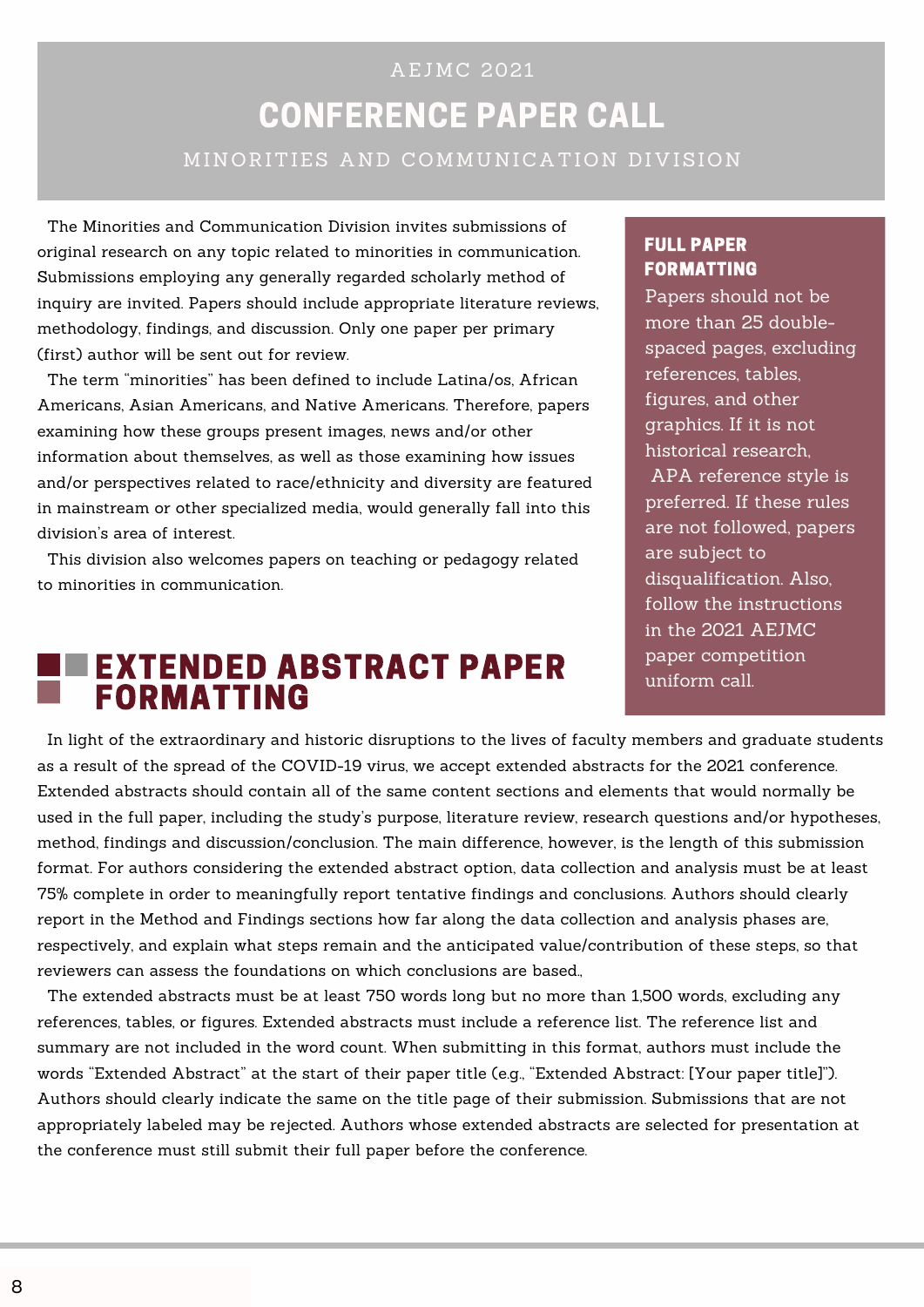Communication Members' Meeting. Awards will be presented to the authors of the top three faculty research papers. A certificate along with a check will be awarded to each of the three faculty research winners during the Minorities and

STUDENT PAPERS: Graduate and undergraduate students are encouraged to submit original research regarding minorities and communication. Student papers are ones in which ALL of the co-authors are currently enrolled students.

The paper must be correctly submitted to the MAC Student Competition category online. Student papers should include a seperate cover sheet that indicates their student status (i.e. Ph.D. Student, M.A./M.S. Student) but omits the author's name.

 All students whose papers are accepted for presentation in the Minorities and Communication Division will be considered for the Dr. Carolyn Stroman New Graduate Membership Award. Eligible recipients must be current members of AEJMC who do not have a MAC membership.

 The MAC Division recognizes the top three student papers. A certificate along with a check will be awarded to each of the three winners. Both authors of winning students research papers and the Stroman New Graduate Membership Awards are recognized at the Minorities and Communication Members' Meeting.

### SELF-IDENTIFYING INFORMATION:

Authors are reminded to check their manuscript for selfidentifying information of any kind, including following a particular style guide's directions on matters of self- citation. Authors are strongly encouraged to submit their papers at least a day or two before the deadline. All papers submitted will be pre-screened for identifying information and proper submission in the student/faculty category. In the event of the inclusion of self-identifying information PRIOR to the deadline, authors will be allowed to resubmit their manuscript prior to the deadline. After the deadline, as per the uniform call, papers with identifying information will be automatically disqualified.

### **Reviewers Needed**

Lend your research expertise and service to the 2021 AEJMC Minorities and Communication Faculty and Student paper competition. See website or contact research chairs for more details.

QUESTIONS? Faculty Competition Contact: Danielle Kilgo, Faculty Research Chair, University of Minnesota, Twin Cities. Email: dkilgo@umn.edu; Student Competition Contact: Maria DeMoya, Student Research Chair, DePaul University. Email: mdemoyat@depaul.edu